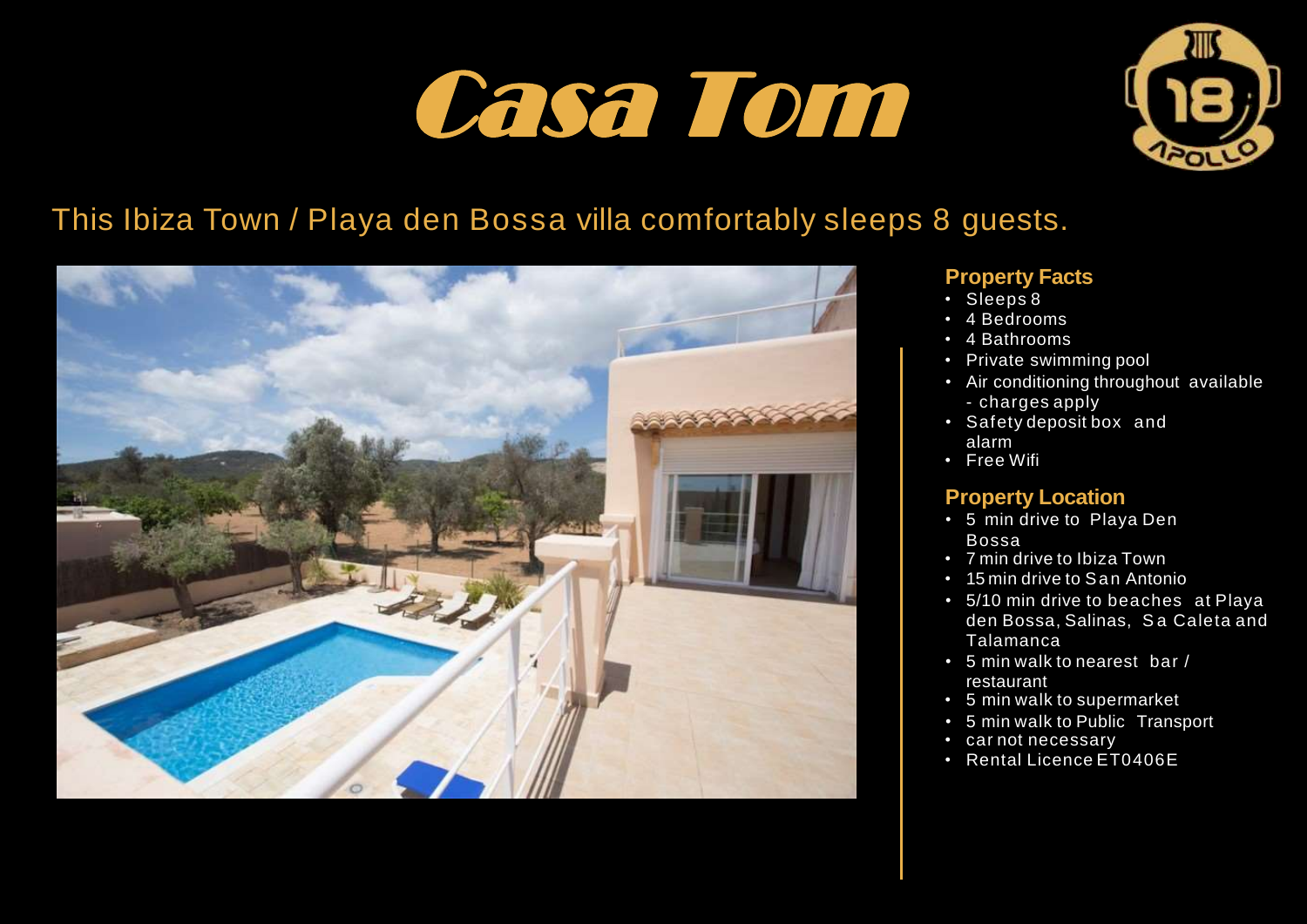



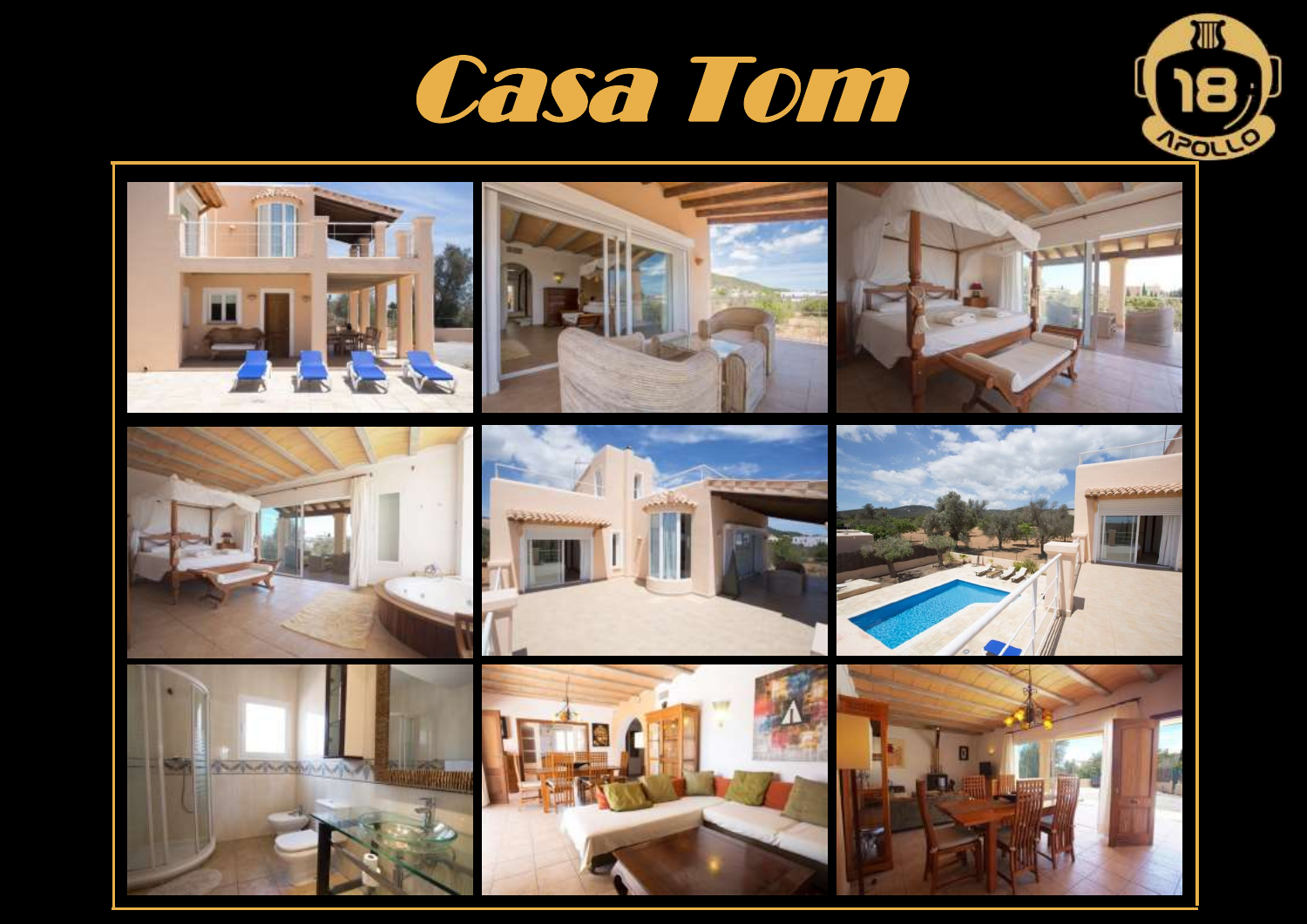# Casa Tom



# This Ibiza Town / Playa den Bossa villa comfortably sleeps 8 guests.

## **About VillaTom**

One of our most popular properties for many years now, Villa Tom is a comfortable, modern Ibiza rental close to Playa den Bossa. It's located in Sa Carroca, a convenient spot within easy reach of Ibiza Town & ideally situated for a hassle-free holiday base.

#### **Large group? Take the next-door villa too!**

The villa is positioned immediately next door to Villa Daniel making it a great option for larger groups who may want to rent two adjoining properties. The villa is also only 75 metres from Villa Patxi and Villa Alberto, so ideal if you're looking to rent multiple villas for extended group bookings.

### **Parking**

Villa Tom is set back from the road and the entrance to the property is through a large gate leading to ample parking space. The main door to the villa leads you into a comfortable living and dining area to the right and a well-equipped kitchen to the left, with a door leading out to the pool area. On the ground floor are two bedrooms, one twin and one double, both with stylish en-suite shower rooms.

# **Master bedroom with**

**Jacuzzi** The first floor of the villa has two further bedrooms. One is a twin bedroom with an en-suite shower room and access to a shared terrace. The second is a fabulous master bedroom with a magnificent four-poster bed, a huge walk-in wardrobe and a shower room. The master bedroom has the wonderful, quirky feature of a circular Jacuzzi bath positioned by the window overlooking the pool area. Perfect for exhibitionists!

#### **Views of Dalt Vila & Formentera**

Large glass doors open onto the same first-floor terrace with wonderful views across to Dalt Vila – the oldest, highest part of Ibiza Town. On a clear day, you'll be treated to an envious view of our little sister island, Formentera too.

The outside area of Villa Tom is a truly relaxing space, backing onto open fields with a lovely, large pool, a shaded terrace with dining table and a Balinese hut style canopied area with comfortable seating for respite from the sun – should you want it!

## **Property Facts**

- Sleeps 8
- 4 Bedrooms
- 4 Bathrooms
- Private swimming pool
- Air conditioning throughout available - charges apply
- Safety deposit box and alarm
- FreeWifi

### **Property Location**

- 5 min drive to Playa Den Bossa
- 7 min drive to Ibiza Town
- 15 min drive to San Antonio
- 5/10 min drive to beaches at Playa den Bossa, Salinas, S a Caleta and Talamanca
- 5 min walk to nearest bar / restaurant
- 5 min walk to supermarket
- 5 min walk to Public **Transport**
- car not necessary
- Rental Licence ET0406E